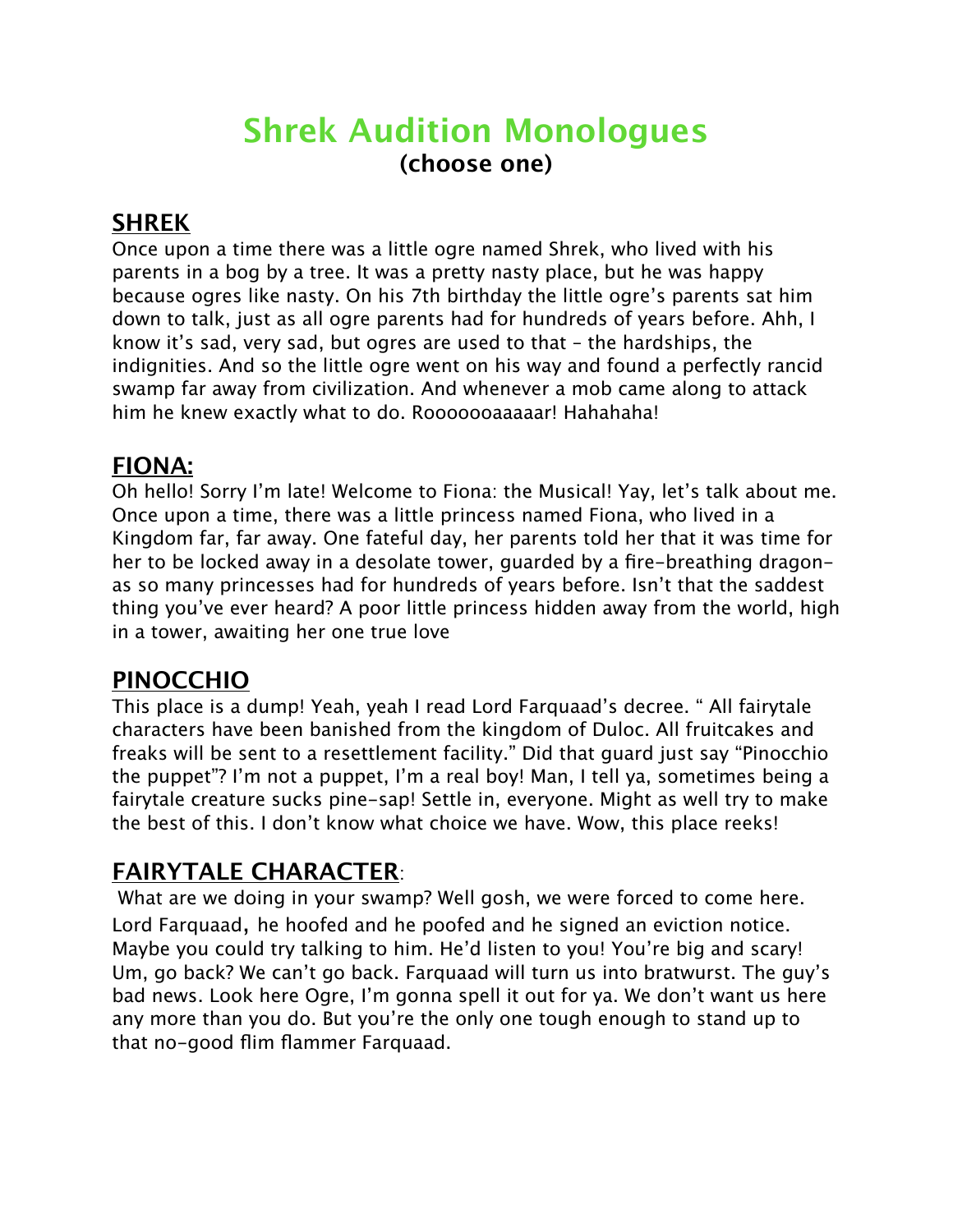# **DONKEY:**

Can I just say? That was incredible! Man, they were trippin' over themselves to get away from you. I liked that. Say, you lost or something? You're trying to figure out the best route to Duloc? I know Duloc! You gotta let me show you the way, because I am like a GPS with fur! C'mon, nobody's fine on their own. Not when you look like we do. Man this place is goin' Stepford! We gotta join forces. Otherwise they're gonna lock me up. I can not go back in a cage. I don't know if I mentioned it but I did 6 years in solitary for impersonating a piñata.

## **GINGY:**

Ohhh gosh. Uh oh, what's happening now? Ohhh this is scary. Ohhh, geez. Ohhh nooo! Oh, it's you. (With disgust) Look what you've done to my legs! You're a monster! You say that the fairytale characters have poisoned your kingdom? It's not a kingdom because you're not a king! You want me to tell you where you can find a princess to marry? Bite me! Okay, well, maybe I have heard tell of a princess. From who? From the Muffin man. Do you know the muffin man? Who lives on Drury lane? Can I go now? No! Not the buttons! Not my gumdrop buttons!

# **FARQAAD:**

Listen cookie, you still haven't told me where the princess is. Oh, she's in a dragon-guarded castle surrounded by hot lava. Well that sounds dangerous. She's in the highest room in the tallest tower, you say? The Princess Fiona with fiery red hair. Ooo, Princess Fiona, she sounds perfect. Except for that dragon and lava thing. I'll have to find someone else to go rescue her. Captain, round up your men, summon the citizens and bring that cookie to the swamp. Thelonius, tell the royal coiffuer I need to get my hair pressed. We're going to get a queen.

## **FIONA 2**:

Donkey, it's okay! Shhh! Donkey, I am the princess. It's me – in this body. No, I didn't eat the princess. "By day one way by night another – this shall be the norm until you find true loves first kiss, and then take loves true form" No, Donkey it's not a poem it's a curse. I've had it since I was a girl. A witch cast a spell on me. So now every night, when the sun goes down I become this . . . this horrible, ugly beast. Donkey, if lord Farquaad finds out I look like this, he'll never marry me. I have to kiss my true love. The kiss is the only thing that will break the spell and make me beautiful. Tell Shrek? No! He can't know! And you can't tell him! No one must ever know! Promise you won't tell.